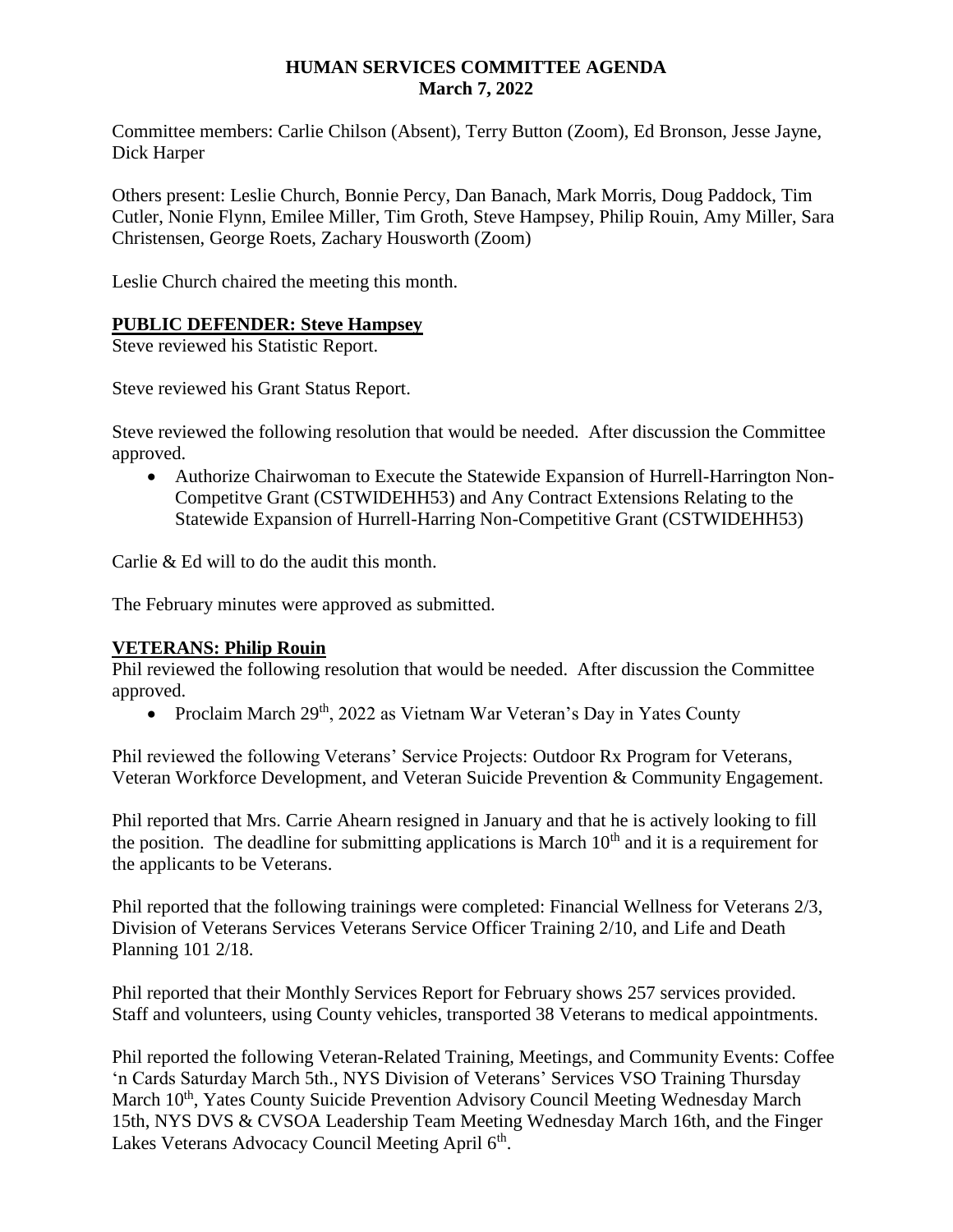Phil reported that the Monthly Total Compensation for VA claims settled last month is \$35,407.80. The total compensation and disbursement year-to-date is \$221,894.70.

Phil reported that the NYS County Veterans Services Program to Assist Our Veterans Thrive will be held at the NYSAC Legislative Conference. Veterans have been given additional time for the "due process" response for claims. The Veterans' Service Volunteer Recognition Ceremony is postponed until summer.

# **OFFICE FOR THE AGING: Zachary Housworth**

Zach provided Program Updates.

Zach reported that there was an increase in Unmet Needs Funding that they receive. For the last two years they have received about \$44,000 to \$46,000 in Unmet Needs Funding. They typically use this to fill in the gaps on different services that Federal Funds or SOFA Funds do not quite make ends meet and that has been successful. Towards the middle of last month, New York State gave them an additional \$90,000 in Unmet Needs Funds. That had not been spent by the downstate counties and was redistributed to counties that have been spending their funds. This funding must be spent by the end of March. Zach has been working with their Fiscal Director and with staff to make sure they would purchase things that were needed. He did not want to spend the money to just spend the money. He was very clear with their Aging Services Representative from the state that they would do their best to spend the money responsibly. They did purchase an all-wheel drive Kia vehicle for their home visitors to use when they go to make home visits. They were also able to purchase a couple of items for the kitchen that were getting close to the point of failure. One was a three door freezer and one was a stovetop that they have actually been going without and kind of having to work around using both the ovens and the skillet. They were also able to get a new printer and a couple other smaller purchases like that for the office that would make programs function a little better.

# **SOCIAL SERVICES: Amy Miller**

Amy reviewed the following resolutions that would be needed. After discussion the Committee approved.

- Amend Resolution 65-22 (Lifeguard Services)
- Authorize Commissioner of Social Services to Fill Director of Income Maintenance/Child Support Position
- Authorize Commissioner of Social Services to Create and Fill Caseworker Position

Amy reviewed the total Medicaid amounts spent in some categories for the Federal Fiscal Years 2020 and 2021:

|                            | 2020        | 2021        |
|----------------------------|-------------|-------------|
| <b>Hospital Inpatient</b>  | \$1,161,028 | \$1,080,103 |
| <b>Hospital Outpatient</b> | \$1,210,680 | \$698,585   |
| Personal Care              | \$1,220,168 | \$1,107,977 |
| Free standing clinics      | \$853,649   | \$1,649,725 |
| <b>Skilled Nursing</b>     | \$3,729,185 | \$5,213,558 |
| Facility                   |             |             |

Amy reported that they have issued 555 HEAP benefits so far this year. This is \$370,262 in payments that went directly to providers. There are currently 51 pending applications and about 208 application have been denied. HEAP Season ends on April  $29<sup>th</sup>$ . There was a second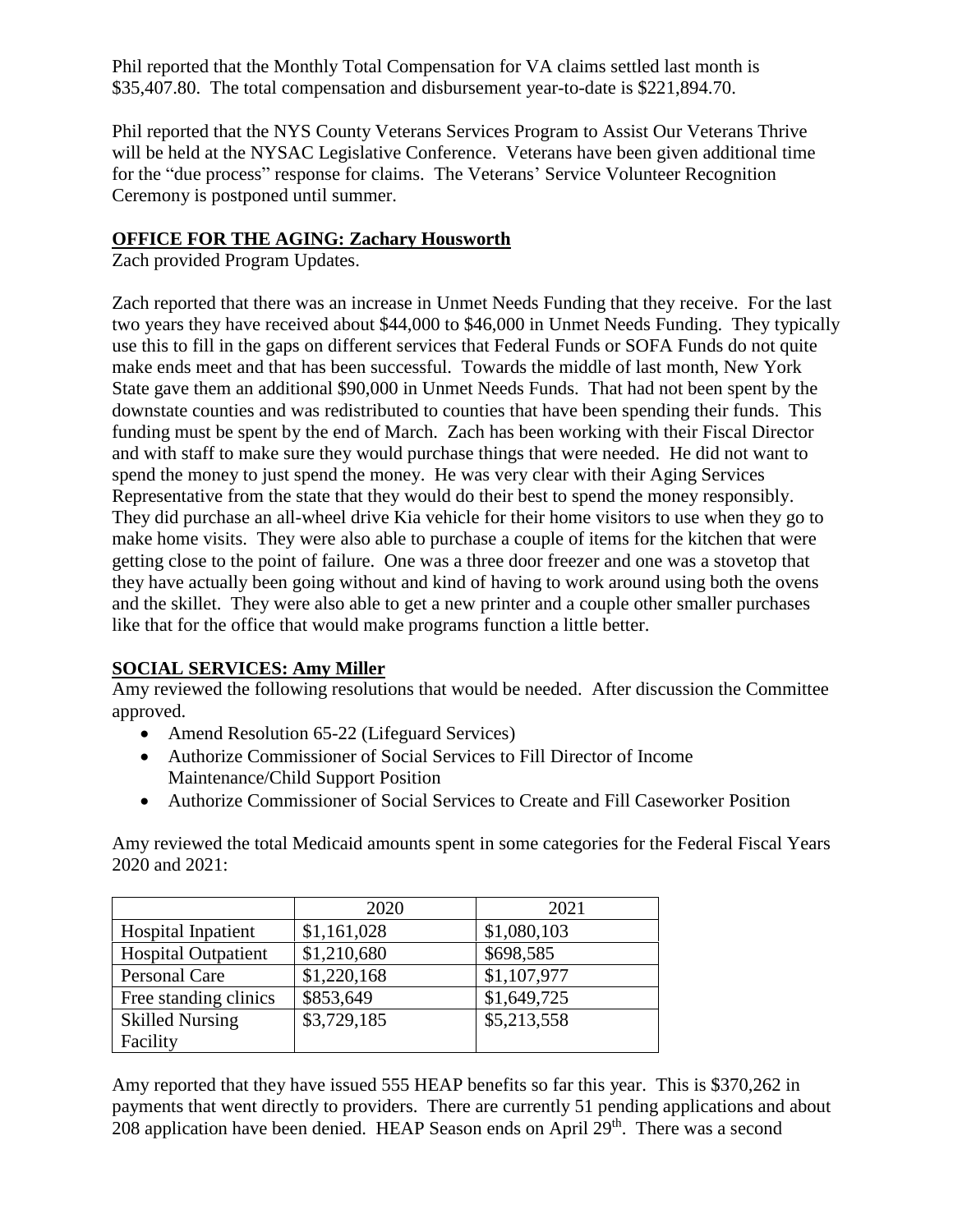emergency benefit available on February 22 and those benefits are only available to those who have received the regular benefit.

Amy reported that they have issued 171 RAS benefits to households that were in arrears. \$130,782 was issued to NYSEG and \$15,099 was issued to PYMUB.

Amy reported that since October Yates County has spent \$23,264 on Code Blue. This is 19 separate cases, with one case involving children. Stays range from 88 days to 1 night and there are currently 7 Code Blue cases housed, with only 1 family. Code Blue Funding has been reimbursed 100% by New York State.

Amy reported that front door traffic has increased at the main front desk and the front desk in the Workforce Unit.

Amy reported that New York State awarded Non-custodial Program Funds to Yates County for the third year. The program provides additional supports and supportive services to noncustodial parents.

Amy reported that the next CSEC Taskforce meeting is March  $15<sup>th</sup>$ . The Youth Bureau Director held a meeting with County-Wide Leaders to discuss starting a Summer Swim Program for 2022. The Youth Bureau Director has also been asked to partner with the Penn Yan Middle School and Council on Alcoholism and Addiction of the Finger Lakes to work with students on creating a public mural for Downtown Penn Yan.

## **PUBLIC HEALTH: Sara Christensen**

Sara provided the following COVID-19 Update as of 3/1/22:

| <b>COVID 19 Data Summary</b> |      |  |
|------------------------------|------|--|
| <b>Total Cases to Date</b>   | 4151 |  |
| Total Cases in Feb 2022      | 269  |  |
| # Currently Hospitalized     |      |  |
| # Deaths                     |      |  |

| <b>Yates County Vaccination Rate</b> |  |  |
|--------------------------------------|--|--|
| Total Population: 53.9%              |  |  |
| 18 yrs and older: 61.8%              |  |  |
| 12 yrs and older: 59.9%              |  |  |
| 5 yrs and older: 55.9%               |  |  |

The Committee reviewed the rest of Sara's report including the following: Flu, STD, Rabies, and the Community Health Assessment/Community Health Improvement Plan.

Sara reported that the new Public Health Specialist, Brittany Czworka, started working on February 14<sup>th</sup>.

Sara reviewed the following resolutions that would be needed. After discussion the Committee approved.

 Authorize Sheriff and Director of Public Health to Create and Fill a Shared Part-Time Physician Position

## **COMMUNITY SERVICES: George Roets**

George reviewed the following resolutions that would be needed. After discussion the Committee approved.

- Amendment to Resolution No. 410-21 (Richard Hoyt, PhD)
- Appoint Member to the Yates County Community Services Board and the Mental Health Subcommittee (Andrea L. Paul)
- Appoint Member to the Yates County Community Services Board and the Mental Health Subcommittee (Catherine Lovejoy)